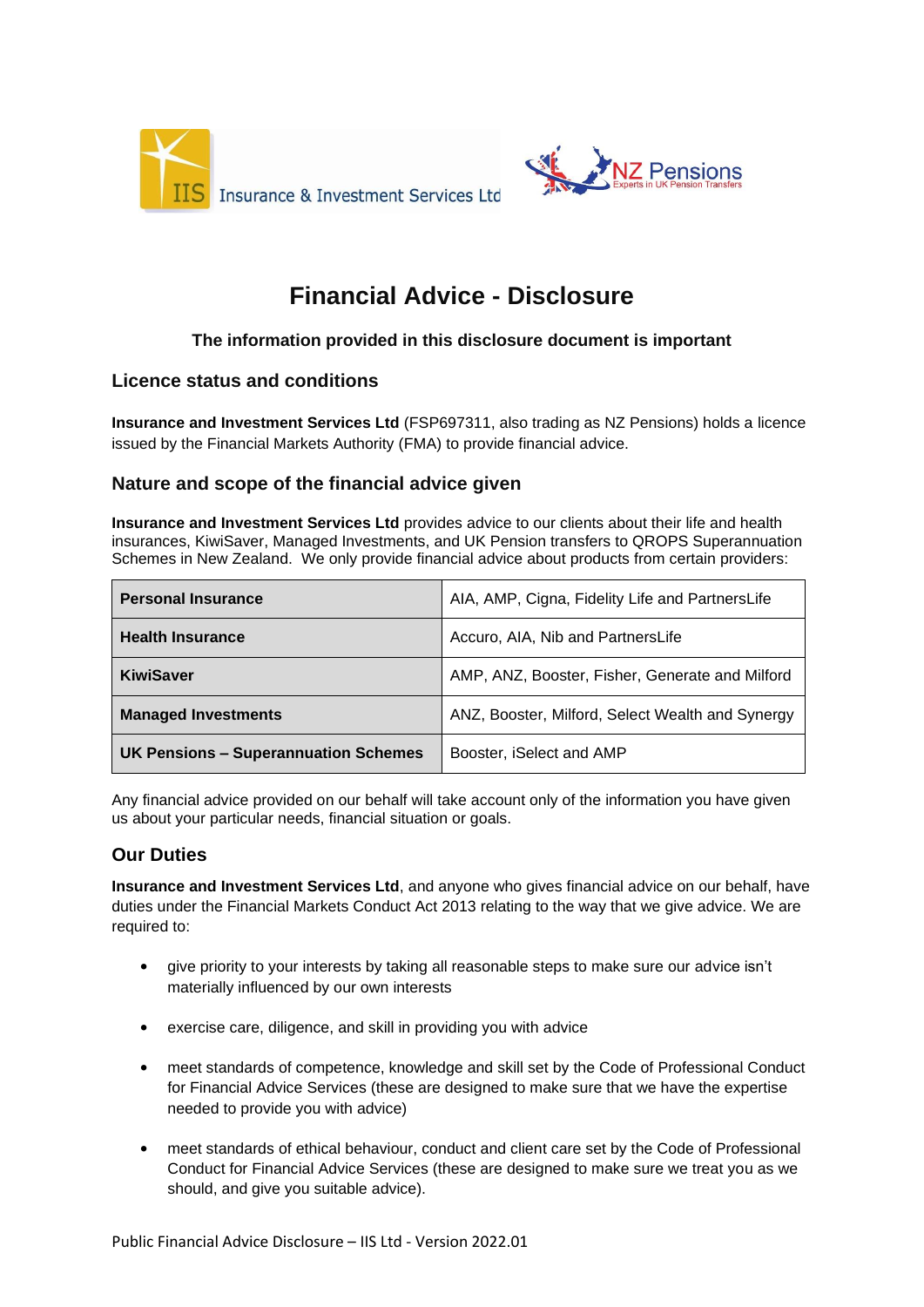This is only a summary of the duties that we have. More information is available by contacting us, or by visiting the Financial Markets Authority website at [https://www.fma.govt.nz.](https://www.fma.govt.nz/)

The Code of Conduct standards can be read here: <https://financialadvicecode.files.wordpress.com/2021/03/codeofprofessionalconduct-march2021.pdf>

## **Fees, expenses or other amounts payable for our financial advice**

We charge fees for financial advice given to you. Any fee charged will depend on the nature and scope of the advice or service we provide. We will discuss and agree the actual fees with you before we proceed and explain how they are payable.

For services in relation to insurance or investment products, commissions or fees are usually paid to Insurance and Investment Services Ltd by the relevant product provider or insurer, rather than you paying fees directly to us. However, there may be occasions where we agree a set fee with you for specific advice and service, which we will invoice you for directly.

With Managed Investments and UK Pension transfers, any advice fees, contribution fees, investment implementation fees and/or ongoing service fees are deducted from your investment as applicable, and paid to us by the fund manager. These can be additional to fees charged by the fund manager.

For KiwiSaver, the fund manager pays adviser fees to us from the fund management fees they receive.

If the financial adviser recommends any insurance policies for you, you will be informed of the costs of the policies. However, if you cancel a life or health insurance policy within two years of inception, we may need to charge you a fee directly for the financial advice originally provided, as the insurer will usually claw back (either partially or fully) the commission that they initially paid when the policy was put in place.

Whether a fee will be charged to reimburse us for our advice instead of commission, and the manner in which it will be charged, will be advised when the advice is provided to you.

#### **Conflicts of interest and commissions or other incentives**

We are here for our clients and to advise you as best we can. Your interests are our priority although we do have business relationships with product providers also. From time to time some product providers assist us by providing webinars, conferences and professional development training.

For Personal Insurance and Health Insurance, Insurance and Investment Services Ltd and the financial adviser may receive commissions from the insurance companies on whose policies we give advice.

We manage any conflicts of interest by ensuring that we prioritise your interests above our own. We follow an advice process that ensures our recommendations are made on the basis of the client's goals and circumstances, and all our financial advisers undergo annual training about how to manage conflicts of interest.

We undertake a compliance audit, and a review of our compliance programme annually by a reputable compliance consultancy firm.

#### **Internal complaints process**

If you have a problem, concern or complaint about any part of our advice or service, please tell us so that we can try to fix the problem. We have an internal complaints process and undertake to investigate your concerns promptly and fairly.